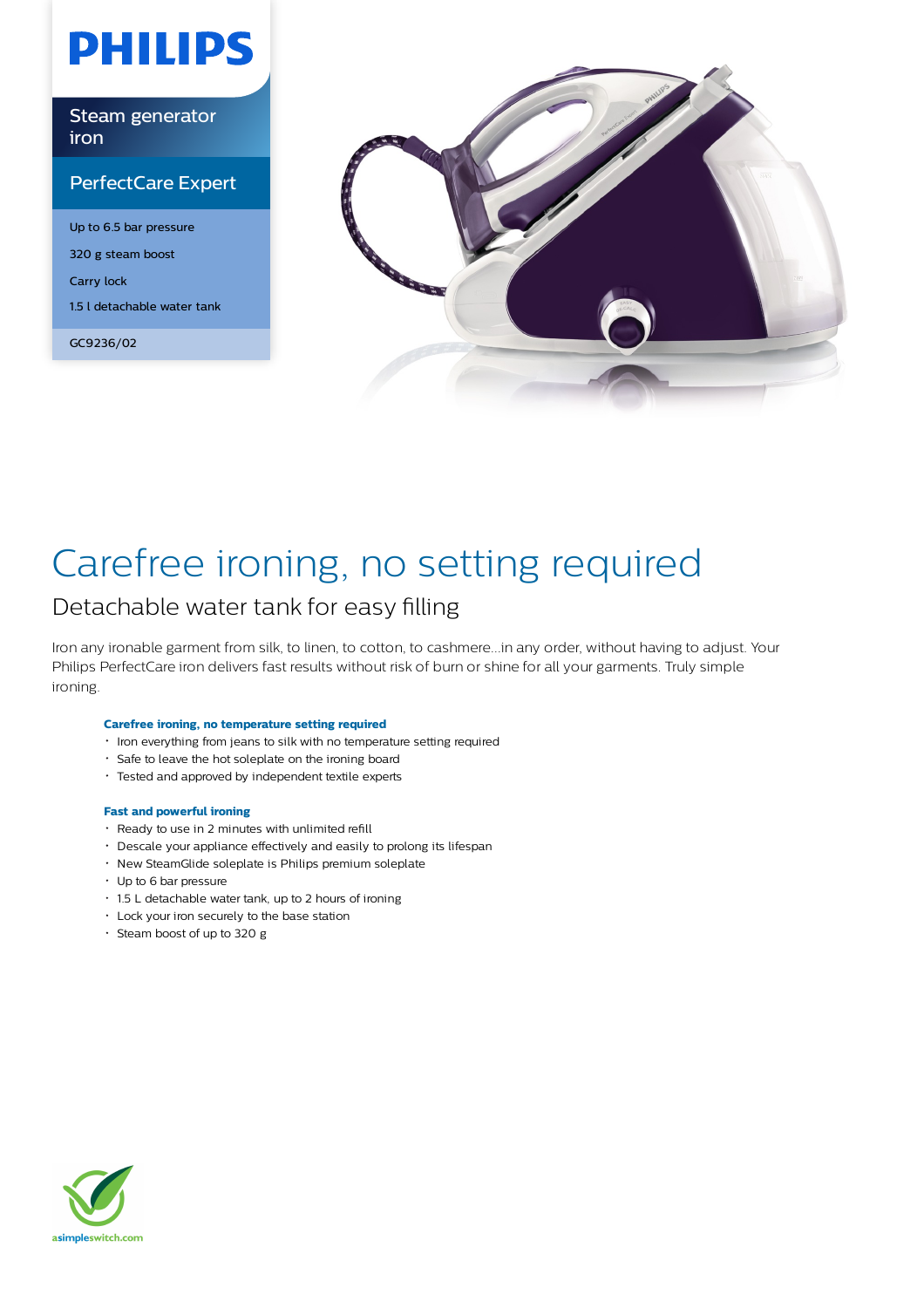# **Highlights**

#### **Steam ready in 2 minutes**



Steam is ready to use in 2 minutes and can be refilled at any time during ironing.

#### **Easy De-calc**



Ultra-long-lasting steam performance: Philips' exclusive Easy De-Calc function provides the ideal way to get rid of limescale and extend the lifetime of your steam generator iron. Your iron will remind you to de-calc with light and sound. When your appliance is cold, simply open the Easy De-Calc knob and collect the dirty water and limescale in a cup.

#### **New SteamGlide soleplate**



The new SteamGlide soleplate is the best Philips soleplate. Is extremely scratch resistant, glides excellently and is easy to clean.

#### **Up to 6 bar pressure**



The more steam, the faster the ironing. Consistent powerful steam is generated which penetrates deep inside the garments making ironing both faster and better. Steam power can be regulated to suit your needs.

#### **1.5 L detachable water tank**

The water tank can be removed to be refilled easily under the tap. The large filling hole makes refilling fast. Thanks to the 1.5 L water tank capacity, you can iron up to 2 hours continuously without any refills.

#### **OptimalTEMP technology**



Now you can iron everything from jeans to silk with no temperature setting required. Guaranteed no burn on all ironable fabrics. Revolutionary technology with both the Advanced Smart Control Processor, which precisely controls the soleplate temperature so that you don't need to, and the powerful cyclonic steam chamber, which delivers consistent, powerful steam, making ironing easier and faster.

### **Safe rest**



The innovative Philips OptimalTEMP technology guarantees no burns on all ironable fabrics. During ironing, there is no need to put your iron back on the base station; just leave the hot iron soleplate directly on the garments or cotton ironing board cover without an additional resting accessory. It will not damage any of your ironable garments, or the board. This makes your ironing easier, with less wrist effort.

#### **Safety carry lock**



Your steam generator iron comes with a safety carry lock. You can lock your iron safely on the base, making it safer and reducing the risk of people touching the hot soleplate. You can also carry the steam generator easily.



asimpleswitch.com

#### **Philips Green Logo**

Philips Green Products can reduce costs, energy consumption and CO2 emissions. How? They offer a significant environmental improvement in one or more of the Philips Green Focal Areas — Energy efficiency, Packaging, Hazardous substances, Weight, Recycling and disposal and Lifetime reliability.